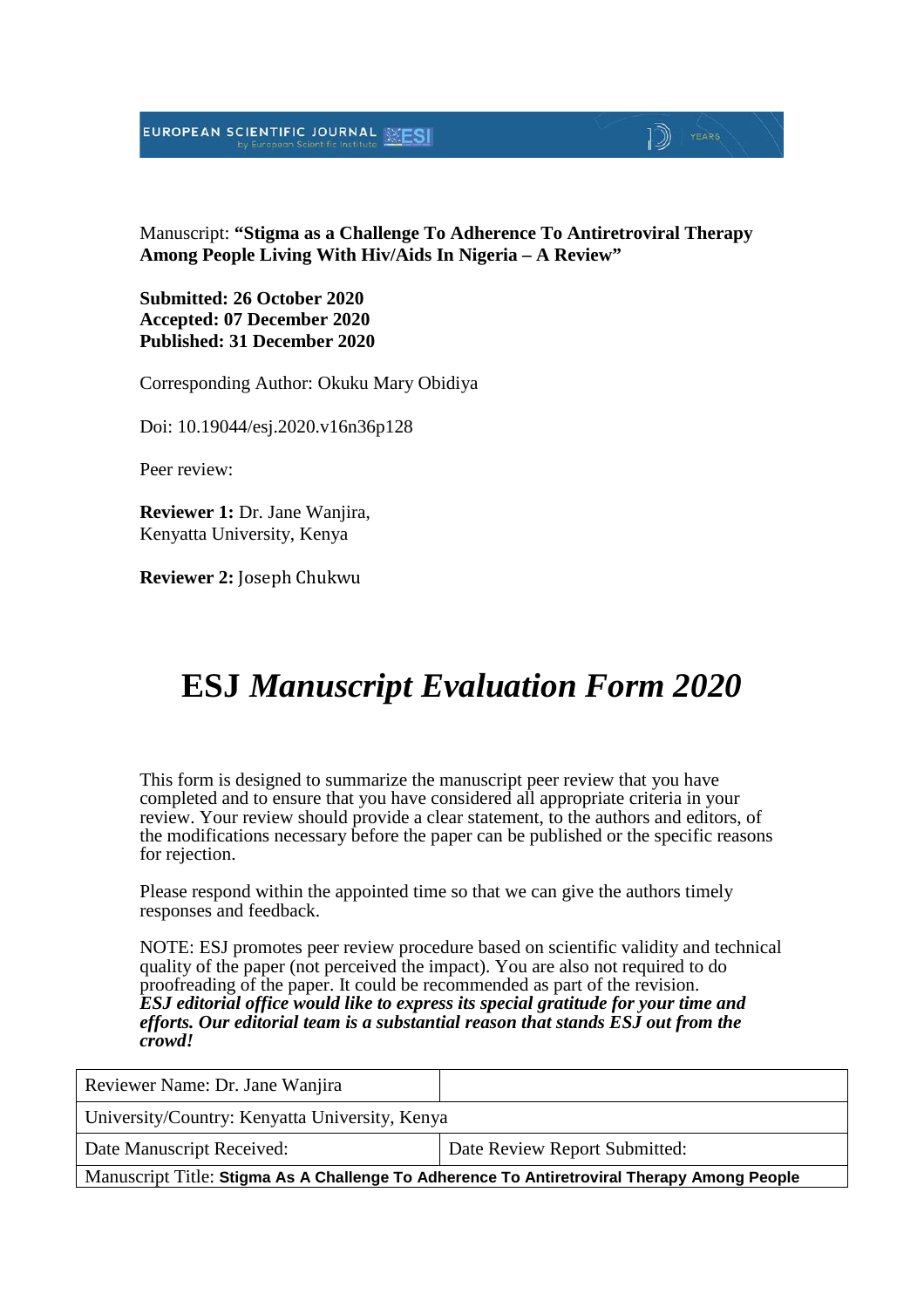| Living With HIV/AIDS In Nigeria - A Review                                                                              |
|-------------------------------------------------------------------------------------------------------------------------|
| ESJ Manuscript Number: 1144/20                                                                                          |
| You agree your name is revealed to the author of the paper:<br>$\sqrt{Yes/No}$                                          |
| You approve, your name as a reviewer of this paper, is available in the "review history" of the paper: $\sqrt{Y}$ es/No |
| You approve, this review report is available in the "review history" of the paper: $\sqrt{Yes/No}$                      |

## **Evaluation Criteria:**

#### **Please give each evaluation item a numeric rating on a 5-point scale, along with a thorough explanation for each point rating.**

| <i><b>Questions</b></i>                                                                                                                                                                                                                                                | <b>Rating Result</b><br>$[Poor]$ 1-5<br>[Excellent] |
|------------------------------------------------------------------------------------------------------------------------------------------------------------------------------------------------------------------------------------------------------------------------|-----------------------------------------------------|
| 1. The title is clear and it is adequate to the content of the<br>article.                                                                                                                                                                                             | 5                                                   |
| The title is clear and adequate.                                                                                                                                                                                                                                       |                                                     |
| 2. The abstract clearly presents objects, methods and<br>results.                                                                                                                                                                                                      | $\overline{\mathbf{4}}$                             |
| The object and the results are clear. The method need to be expanded to bring out<br>the methods used to select specific papers. The abstract also need to show the<br>linkage between the different aspects evaluated in the study: legal as well as the<br>practice. |                                                     |
| 3. There are few grammatical errors and spelling<br>mistakes in this article.                                                                                                                                                                                          | 4                                                   |
| (Please insert your comments)                                                                                                                                                                                                                                          |                                                     |
| Some repetitions are included in the abstract. In the introduction there are a few<br>grammatical errors – these persons refuse getting tested.                                                                                                                        |                                                     |
| There is the use of 'also' and other conjunctions such as However to start<br>paragraphs where the thoughts are not linked.                                                                                                                                            |                                                     |
| Paragraph two on page 5, this should be revisited – the language is contradictory                                                                                                                                                                                      |                                                     |
| 4. The study methods are explained clearly.                                                                                                                                                                                                                            | 4                                                   |
| (Please insert your comments)                                                                                                                                                                                                                                          |                                                     |
| The method is explained but there is need for explanation on why these specific<br>studies were selected $-$ the justification for the choice of those and not any other.                                                                                              |                                                     |
| Revisit the review as the study focuses on Nigeria and some of the studies identified<br>from other countries including South Africa.                                                                                                                                  |                                                     |
| 5. The resultsare clear and do not contain errors.                                                                                                                                                                                                                     | 3.5                                                 |